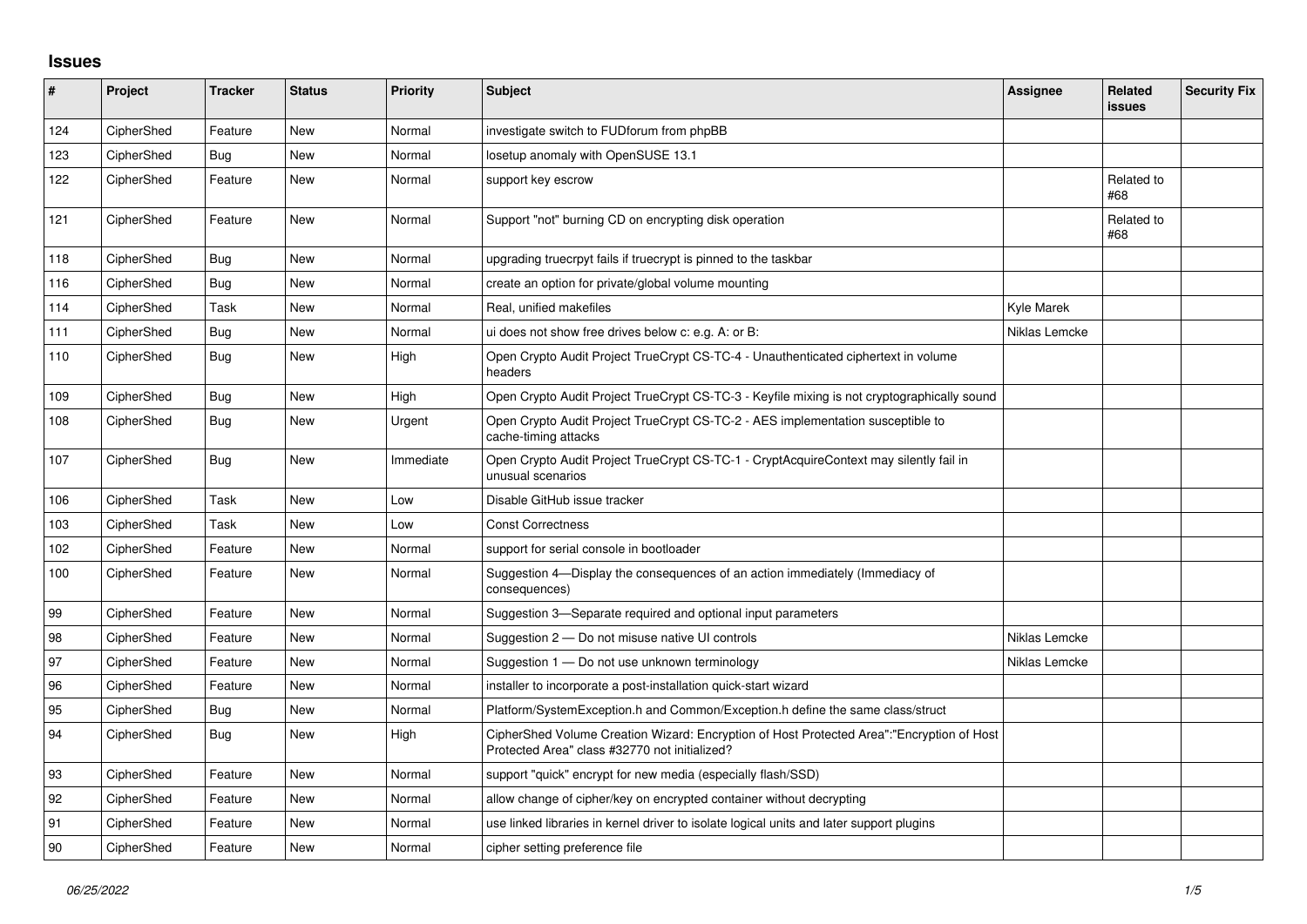| #  | Project    | <b>Tracker</b> | <b>Status</b> | Priority | <b>Subject</b>                                                                                           | <b>Assignee</b> | Related<br><b>issues</b> | <b>Security Fix</b> |
|----|------------|----------------|---------------|----------|----------------------------------------------------------------------------------------------------------|-----------------|--------------------------|---------------------|
| 89 | CipherShed | Feature        | New           | Normal   | Support the Common Criteria Collaborative Protection Profile for Full Disk Encryption                    |                 |                          |                     |
| 88 | CipherShed | <b>Bug</b>     | New           | Normal   | smart card support for containers                                                                        |                 |                          |                     |
| 87 | CipherShed | Feature        | New           | Low      | support multiple hidden volumes                                                                          |                 |                          |                     |
| 85 | CipherShed | <b>Bug</b>     | New           | Normal   | Digcode.c is 9917 lines long, split it up                                                                |                 |                          |                     |
| 84 | CipherShed | <b>Bug</b>     | New           | Normal   | wcsncpy is subject to buffer overflow                                                                    |                 |                          |                     |
| 83 | CipherShed | <b>Bug</b>     | New           | Normal   | deduplicate file names                                                                                   |                 |                          |                     |
| 82 | CipherShed | Feature        | New           | Normal   | add sparse file detection to non-windows versions                                                        |                 |                          |                     |
| 81 | CipherShed | Feature        | New           | Normal   | Decrypt System drive via commandline                                                                     |                 |                          |                     |
| 80 | CipherShed | Bug            | New           | Low      | TEST CASE: ubuntu 14 GUI install                                                                         |                 |                          |                     |
| 79 | CipherShed | Feature        | New           | Low      | document a list of file systems compatible with Hidden Volume usage                                      |                 |                          |                     |
| 78 | CipherShed | <b>Bug</b>     | New           | Normal   | update the ciphershed.org website, automatically                                                         |                 |                          |                     |
| 76 | CipherShed | <b>Bug</b>     | New           | Normal   | MakeSelfExtractingPackage used in CI cannot have dialog boxes                                            |                 |                          |                     |
| 75 | CipherShed | Feature        | New           | Low      | code coverage - ConvertUTF.c                                                                             |                 |                          |                     |
| 74 | CipherShed | <b>Bug</b>     | New           | Normal   | Hardcoded Build date in Help->About window                                                               |                 |                          |                     |
| 73 | CipherShed | <b>Bug</b>     | New           | Normal   | Truecrypt icon showing in taskbar                                                                        |                 |                          |                     |
| 72 | CipherShed | <b>Bug</b>     | New           | Normal   | The installation fails, but a message (from windows?) says it succeeds and asks if you want<br>to reboot |                 |                          |                     |
| 71 | CipherShed | Bug            | New           | High     | passwords using non-ascii                                                                                |                 |                          |                     |
| 70 | CipherShed | Feature        | <b>New</b>    | Normal   | track git info in build                                                                                  |                 |                          |                     |
| 69 | CipherShed | Feature        | New           | Low      | integration test: mounting and sharing volumes                                                           |                 |                          |                     |
| 67 | CipherShed | Feature        | New           | Normal   | print a backup                                                                                           |                 |                          |                     |
| 66 | CipherShed | Feature        | New           | Normal   | provide robust API for usermode interaction with kernel driver                                           |                 |                          |                     |
| 65 | CipherShed | Feature        | New           | Normal   | pure 64 bit version for windows                                                                          |                 | Related to<br>#63        |                     |
| 64 | CipherShed | Task           | New           | Normal   | Rewrite or remove LongReverse in Common/Dlgcode.c                                                        |                 |                          |                     |
| 63 | CipherShed | <b>Bug</b>     | New           | Normal   | 64 bit gui on 64 bit systems                                                                             |                 | Related to<br>#65        |                     |
| 62 | CipherShed | Feature        | New           | Normal   | Administrative Configuration for Enterprise IT                                                           |                 |                          |                     |
| 61 | CipherShed | Feature        | New           | Normal   | optionally support TPM                                                                                   |                 |                          |                     |
| 60 | CipherShed | Feature        | New           | Normal   | Enhanced UX - shell extension for container management                                                   |                 | Related to<br>#34        |                     |
| 59 | CipherShed | <b>Bug</b>     | New           | Low      | optimized rescue disk                                                                                    |                 | Related to<br>#52        |                     |
| 58 | CipherShed | Feature        | New           | Low      | Tablet / Touch screen / non-keyboard boot support                                                        |                 |                          |                     |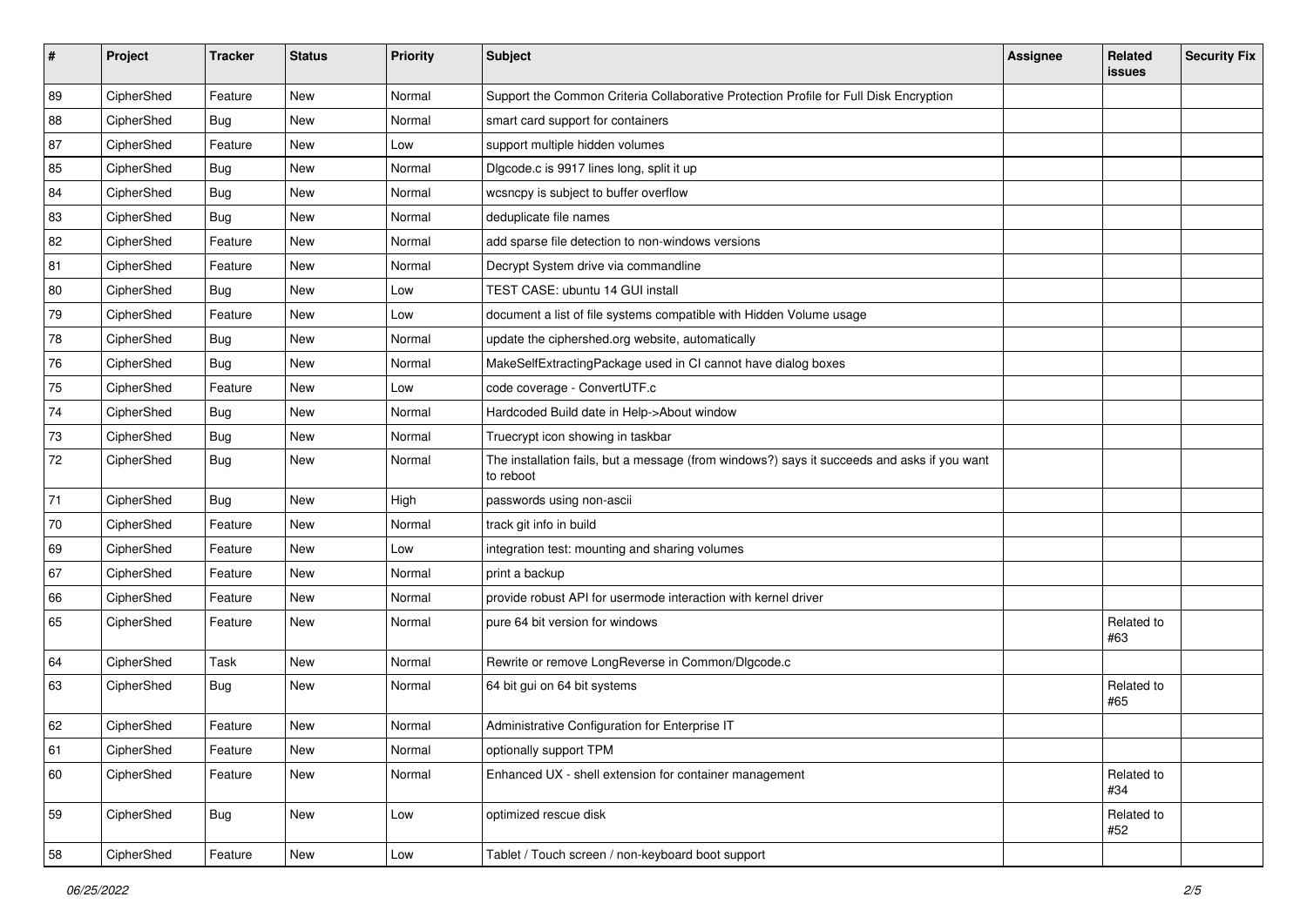| $\vert$ # | Project    | <b>Tracker</b> | <b>Status</b> | Priority | Subject                                                         | <b>Assignee</b> | Related<br><b>issues</b> | <b>Security Fix</b> |
|-----------|------------|----------------|---------------|----------|-----------------------------------------------------------------|-----------------|--------------------------|---------------------|
| 57        | CipherShed | Feature        | New           | Normal   | Skein support                                                   |                 |                          |                     |
| 56        | CipherShed | <b>Bug</b>     | New           | Low      | FreeBSD support                                                 |                 |                          |                     |
| 54        | CipherShed | Feature        | New           | Low      | Self Destruct Password                                          |                 |                          |                     |
| 53        | CipherShed | Feature        | New           | Low      | Portable / non-admin volume browser                             |                 |                          |                     |
| 52        | CipherShed | Feature        | New           | Low      | recovery utility & tools                                        |                 | Related to<br>#59        |                     |
| 50        | CipherShed | Feature        | New           | Normal   | Linux FDE                                                       |                 | Related to<br>$\#5$      |                     |
| 48        | CipherShed | Bug            | New           | High     | EncryptDataUnits() lacks error handling                         |                 |                          |                     |
| 47        | CipherShed | <b>Bug</b>     | New           | High     | GetWipePassCount() / WipeBuffer() can cause BSOD                |                 |                          |                     |
| 46        | CipherShed | <b>Bug</b>     | New           | High     | MountVolume() device check bypass                               |                 |                          |                     |
| 45        | CipherShed | <b>Bug</b>     | New           | High     | MainThreadProc() integer overflow                               |                 |                          |                     |
| 44        | CipherShed | <b>Bug</b>     | New           | High     | TC_IOCTL_OPEN_TEST multiple issues                              |                 |                          |                     |
| 43        | CipherShed | <b>Bug</b>     | New           | High     | IOCTL_DISK_VERIFY integer overflow                              |                 |                          |                     |
| 42        | CipherShed | <b>Bug</b>     | New           | High     | TC_IOCTL_GET_SYSTEM_DRIVE_DUMP_CONFIG kernel pointer disclosure |                 |                          |                     |
| 41        | CipherShed | Bug            | New           | High     | Windows kernel driver uses memset() to clear sensitive data     |                 |                          |                     |
| 40        | CipherShed | <b>Bug</b>     | New           | High     | Multiple issues in the bootloader decompressor                  |                 |                          |                     |
| 39        | CipherShed | <b>Bug</b>     | New           | High     | Sensitive information might be paged out from kernel stacks     |                 |                          |                     |
| 38        | CipherShed | <b>Bug</b>     | New           | High     | Weak Volume Header key derivation algorithm                     |                 | <b>Blocked by</b><br>#49 |                     |
| 37        | CipherShed | <b>Bug</b>     | New           | High     | Open Crypto Audit Project issues                                |                 |                          |                     |
| 36        | CipherShed | Feature        | New           | Normal   | support multiple actors to open an encrypted volume             |                 |                          |                     |
| 34        | CipherShed | Feature        | New           | Normal   | windows mount point support                                     |                 | Related to<br>#60        |                     |
| 33        | CipherShed | Feature        | New           | Normal   | windows comamnd line volume creation                            |                 |                          |                     |
| 32        | CipherShed | Feature        | New           | Normal   | truecrypt.ch ideas thread                                       |                 |                          |                     |
| 31        | CipherShed | <b>Bug</b>     | New           | Normal   | there is duplicate code for password character checking         | Jason Pyeron    | Related to<br>#30        |                     |
| 26        | CipherShed | Bug            | <b>New</b>    | Normal   | Large External Drive Support on Mac (>512byte sector size)      |                 |                          |                     |
| 25        | CipherShed | Task           | New           | Normal   | Broken applinks                                                 |                 | Related to<br>#14        |                     |
| 24        | CipherShed | Task           | New           | Normal   | Add Windows 8 / Server 2012                                     | Rocki H         |                          |                     |
| 23        | CipherShed | <b>Bug</b>     | New           | Normal   | Windows 8 / 8.1 Fast Startup                                    | Rocki H         |                          |                     |
| 21        | CipherShed | <b>Bug</b>     | New           | High     | Method of mounting may be exploited                             |                 |                          |                     |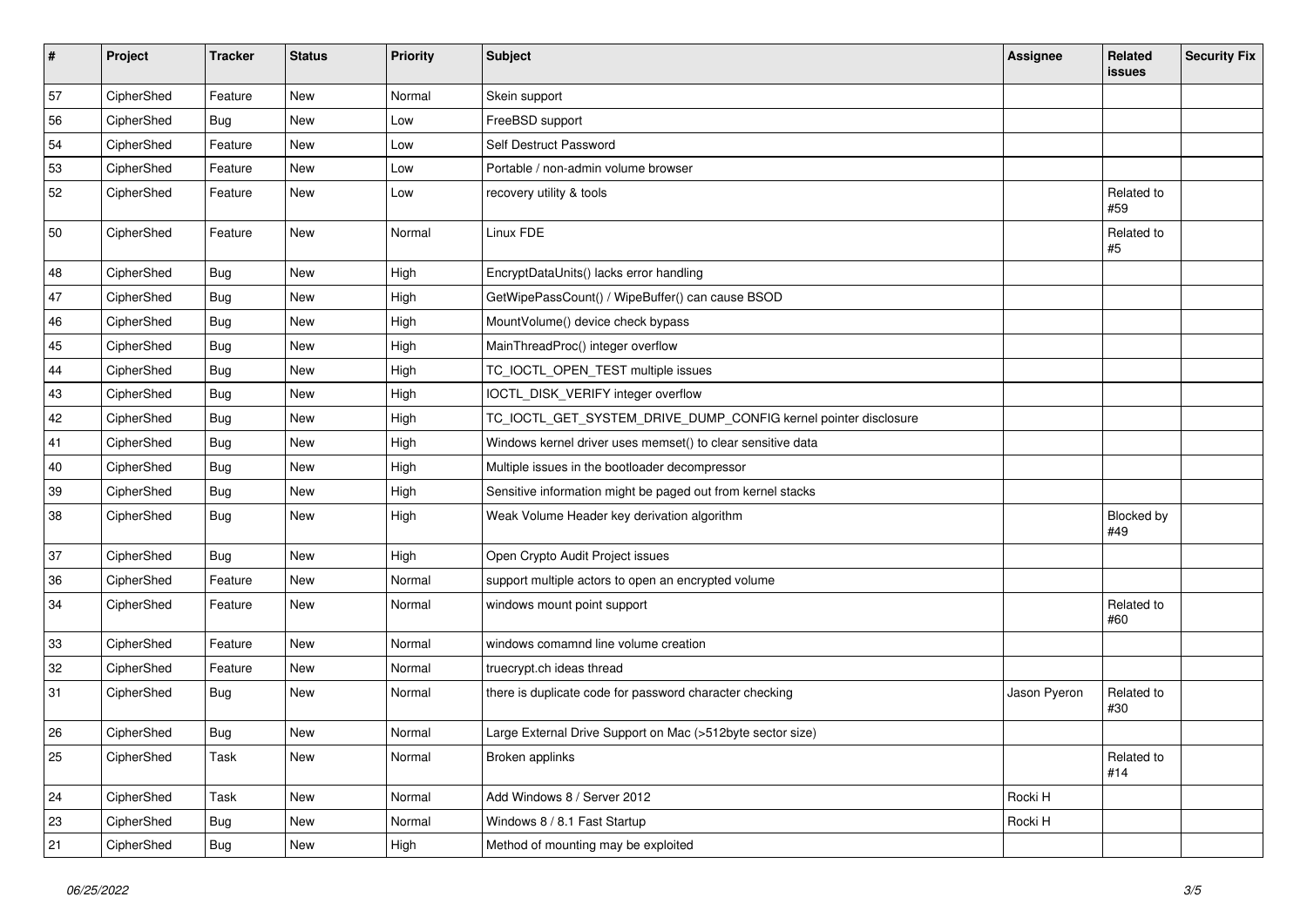| $\vert$ #      | Project    | <b>Tracker</b> | <b>Status</b> | Priority | <b>Subject</b>                                                 | <b>Assignee</b>             | Related<br>issues                                         | <b>Security Fix</b> |
|----------------|------------|----------------|---------------|----------|----------------------------------------------------------------|-----------------------------|-----------------------------------------------------------|---------------------|
| 20             | CipherShed | Task           | New           | Normal   | Create dmg for os x                                            |                             |                                                           |                     |
| 19             | CipherShed | Task           | New           | Normal   | Create pkgbuild for arch                                       |                             |                                                           |                     |
| 18             | CipherShed | Task           | <b>New</b>    | Normal   | Create rpm packaging                                           |                             |                                                           |                     |
| 17             | CipherShed | Task           | New           | Normal   | Create debian packaging                                        |                             |                                                           |                     |
| 16             | CipherShed | Task           | New           | High     | Create list of all installed files / registry keys (Windows).  | Rocki H                     | Related to<br>$\#2$                                       |                     |
| 15             | CipherShed | <b>Task</b>    | New           | Normal   | Create Gnu Info page                                           | Eugene Wang                 | Related to<br>#12                                         |                     |
| 14             | CipherShed | Bug            | New           | Normal   | Fixes urls in ui (/applink? links)                             |                             | Related to<br>#25                                         |                     |
| 13             | CipherShed | Task           | New           | Normal   | List of all version numbers                                    | Rocki H                     | Related to<br>#2                                          |                     |
| 11             | CipherShed | Feature        | New           | Low      | Cipher set enablement                                          |                             |                                                           |                     |
| $10$           | CipherShed | Feature        | New           | Low      | Two-factor Pre-boot-authentication with USB stick and Password |                             |                                                           |                     |
| 9              | CipherShed | Task           | <b>New</b>    | Normal   | Create check-list of features to be tested                     | Pier-Luc Caron<br>St-Pierre |                                                           |                     |
| 8              | CipherShed | <b>Task</b>    | New           | Normal   | Get graphics artist to work on artwork, icons                  |                             |                                                           |                     |
| $\overline{7}$ | CipherShed | Task           | New           | Normal   | Mac build, installer, VM                                       | Jason Pyeron                |                                                           |                     |
| 6              | CipherShed | Task           | <b>New</b>    | Normal   | Windows build, installer, VM                                   | <b>Bill Cox</b>             |                                                           |                     |
| $\overline{5}$ | CipherShed | Task           | New           | Normal   | Linux build, installer, VM                                     | Kyle Marek                  | Related to<br>#50                                         |                     |
| $\overline{4}$ | CipherShed | Task           | New           | Normal   | Get Windows executable signing key                             | <b>Bill Cox</b>             |                                                           |                     |
| 3              | CipherShed | Task           | New           | Normal   | Finish initial bitmaps and icons                               |                             |                                                           |                     |
| $\overline{2}$ | CipherShed | Task           | New           | Normal   | Upgrade installer to uninstall TrueCrypt                       |                             | Related to<br>#1, Related<br>to #13,<br>Related to<br>#16 |                     |
| 1              | CipherShed | Task           | New           | Normal   | Detailed review of Windows constant strings                    | Paweł<br>Zegartowski        | Related to<br>$\#2$                                       |                     |
| 55             | CipherShed | Bug            | In Progress   | Normal   | Unified Extensible Firmware Interface (UEFI)                   | Jason Pyeron                | Related to<br>#51                                         |                     |
| 51             | CipherShed | Bug            | In Progress   | Normal   | <b>GUID Partition Table (GPT)</b>                              | Jason Pyeron                | Related to<br>#55                                         |                     |
| 22             | CipherShed | <b>Bug</b>     | In Progress   | High     | Change name of software for "1.0" release.                     | Jason Pyeron                |                                                           |                     |
| 12             | CipherShed | Task           | In Progress   | Normal   | Write Documentation                                            | Eugene Wang                 | Related to<br>#15                                         |                     |